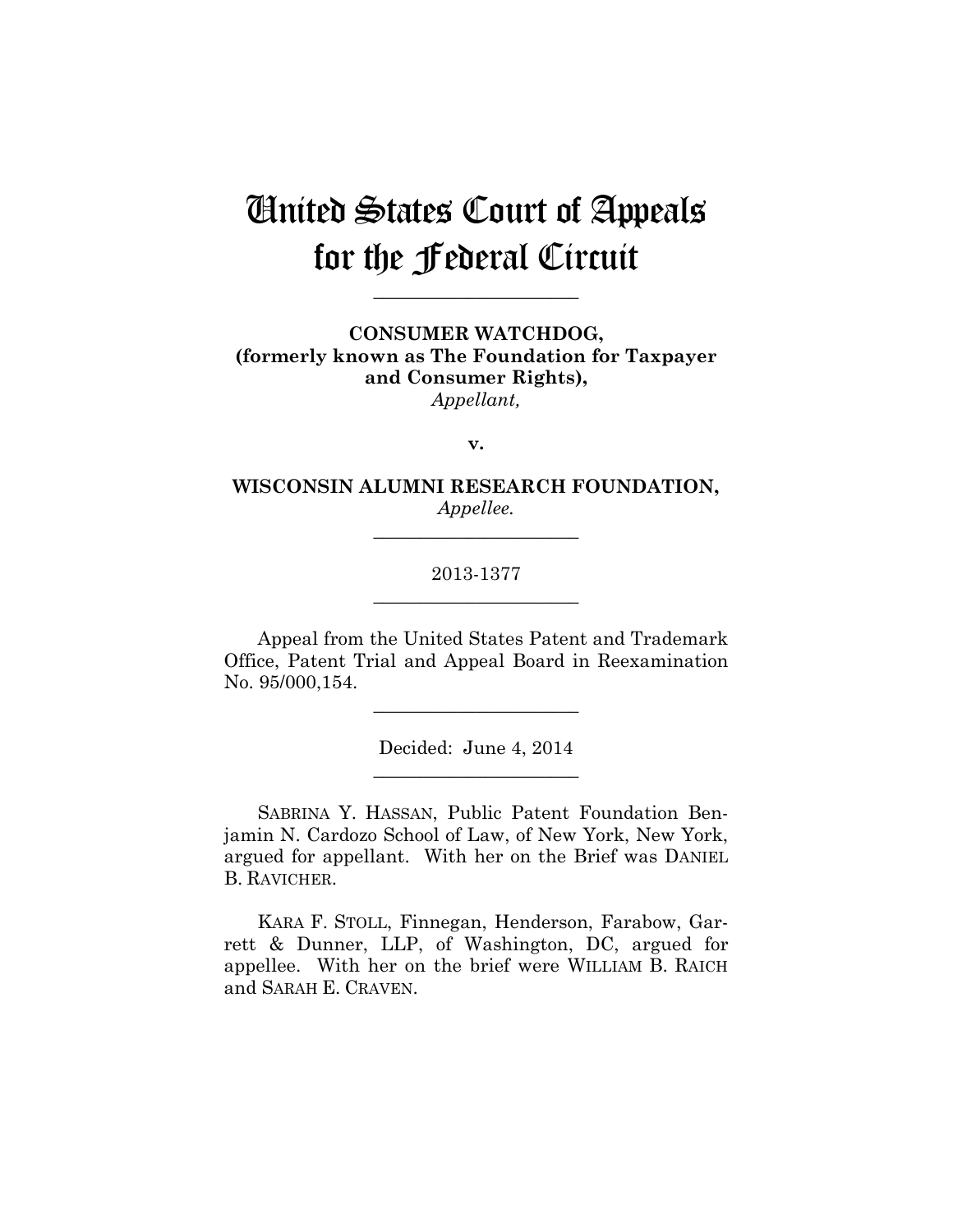MARK R. FREEMAN, Attorney, Appellate Staff, Civil Division, United States Department of Justice, of Washington, DC, argued for amicus curiae. With him on the brief were STUART F. DELERY, Assistant Attorney General and SCOTT R. MCINTOSH, Attorney. Of counsel on the brief were NATHAN K. KELLEY, Solicitor, and SCOTT C. WEIDENFELLER, Senior Counsel for Patent Law and Litigation, United States Patent and Trademark Office, of Alexandria, Virginia.

# Before PROST,\* *Chief Judge*, RADER,\*\* and HUGHES, *Circuit Judges*.

\_\_\_\_\_\_\_\_\_\_\_\_\_\_\_\_\_\_\_\_\_\_

## RADER, *Circuit Judge*.

<u>.</u>

Consumer Watchdog appeals from the Patent Trial and Appeal Board's decision affirming the patentability of claims 1–4 of U.S. Patent No. 7,029,913 ('913 patent). Because Consumer Watchdog has not established an injury in fact sufficient to confer Article III standing, however, this court dismisses the appeal.

I.

Consumer Watchdog is a self-described "not-for-profit public charity dedicated to providing a voice for taxpayers and consumers in special interest-dominated public discourse, government and politics." Appellant's Br. 1. In 2006, Consumer Watchdog requested inter partes reexamination of the '913 patent, which is owned by Appellee Wisconsin Alumni Research Foundation (WARF). J.A. 106. The '913 patent is generally directed to human embryonic stem cell cultures. *E.g.*, '913 patent abst.

Sharon Prost assumed the position of Chief Judge on May 31, 2014.

Randall R. Rader vacated the position of Chief Judge on May 30, 2014.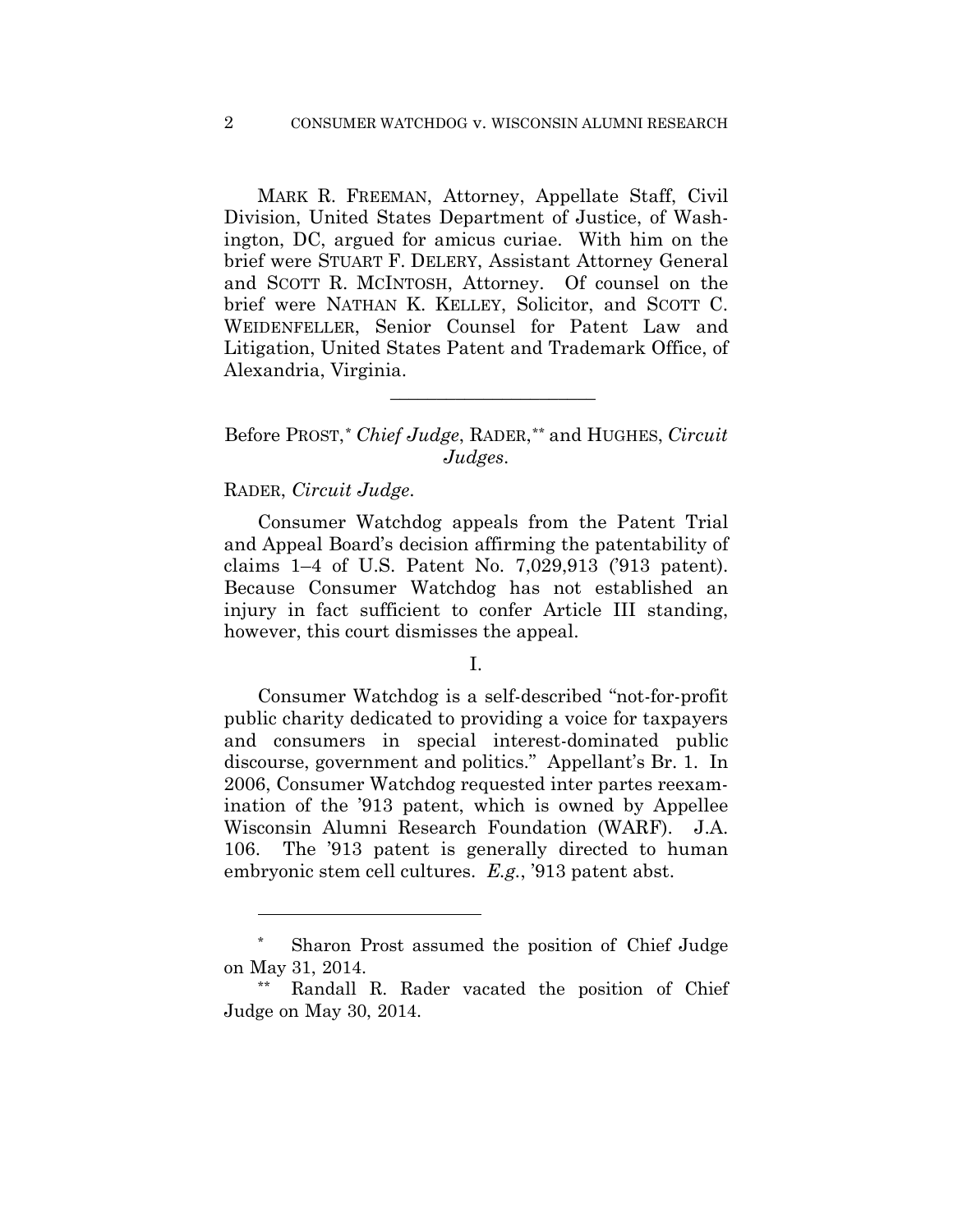Consumer Watchdog has not alleged any involvement in research or commercial activities involving human embryonic stem cells. Nor has it alleged that it is an actual or prospective competitor of WARF or licensee of the '913 patent. Instead, Consumer Watchdog simply alleges that WARF's "broad and aggressive assertion of the '913 patent has put a severe burden on taxpayerfunded research in the State of California where [Consumer Watchdog] is located." Appellant's Br. 2. Indeed, Consumer Watchdog states that it filed the reexamination request because it was concerned that the '913 patent allowed WARF to completely preempt all uses of human embryonic stem cells, particularly those for scientific and medical research. *Id.* Consumer Watchdog was ultimately unsuccessful in the reexamination, however, and filed the present appeal.

#### II.

Federal courts do not have authority to entertain every dispute. Relevant to this appeal, Article III only allows the federal courts to adjudicate "Cases" and "Controversies." U.S. Const. art. III, § 2, cl. 1. Ostensibly, these broad terms could cover a wide range of disputes. Over the years, however, the federal courts have developed a variety of doctrines to clarify that Article III limits the federal courts' jurisdiction to those disputes seeking to "redress or prevent actual or imminently threatened injury to persons caused by private or official violation of law." *Summers v. Earth Island Inst.*, 555 U.S. 488, 492– 93 (2009). These doctrines—including standing, ripeness, and mootness—distinguish justiciable disputes from those that are not. *Prasco, LLC v. Medicis Pharm. Corp.*, 537 F.3d 1329, 1336 (Fed. Cir. 2008). Collectively, these doctrines represent a fundamental limitation on the authority of the federal courts. *Hollingsworth v. Perry*, 133 S. Ct. 2652, 2661 (2013).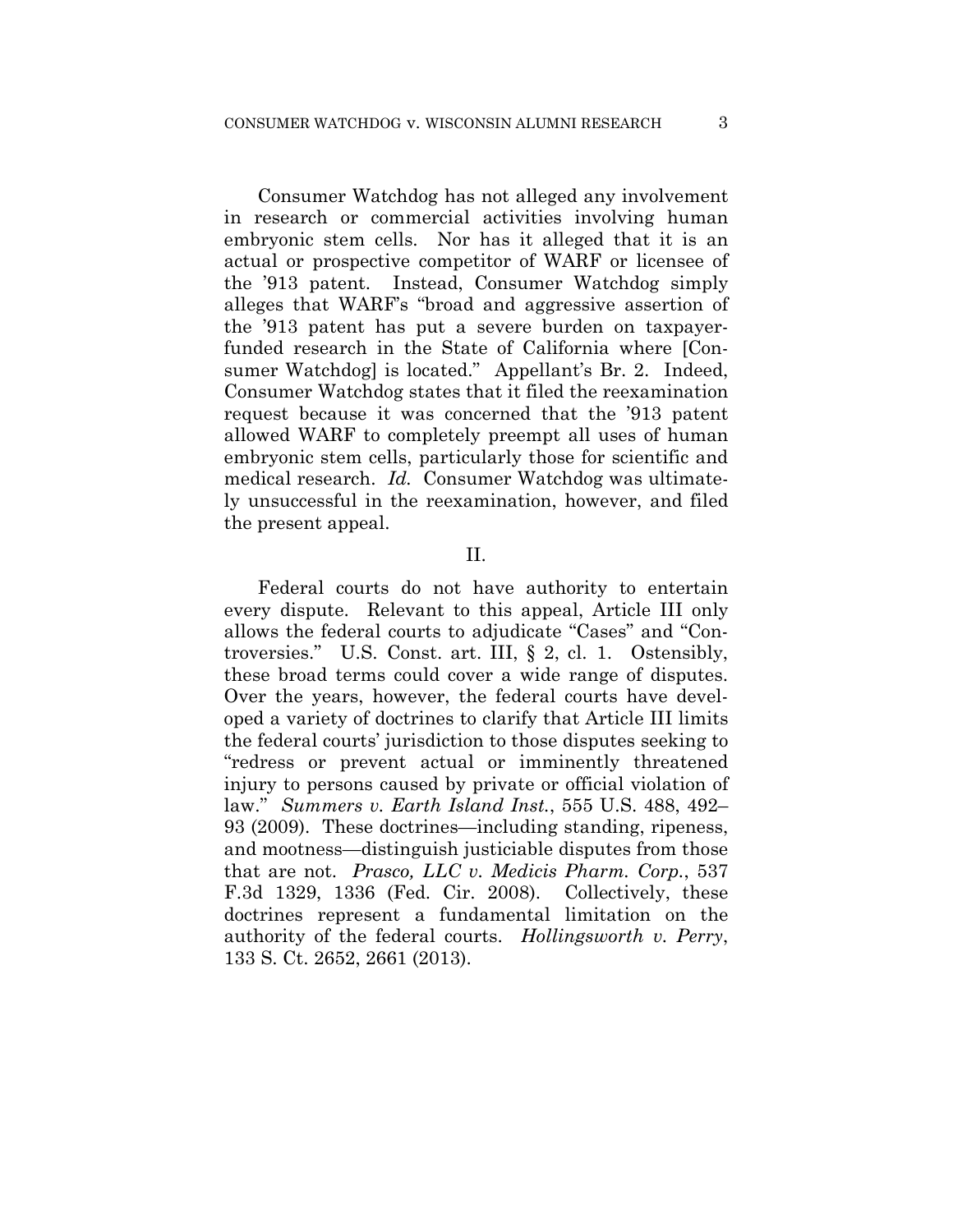The present appeal concerns Article III standing. To meet the constitutional minimum for standing, the party seeking to invoke federal jurisdiction must satisfy three requirements. *Lujan v. Defenders of Wildlife*, 504 U.S. 555, 560 (1992). First, the party must show that it has suffered an "injury in fact" that is both concrete and particularized, and actual or imminent (as opposed to conjectural or hypothetical). *Id.* at 560–61. Second, it must show that the injury is fairly traceable to the challenged action. *Id.* at 560. Third, the party must show that it is likely, rather than merely speculative, that a favorable judicial decision will redress the injury. *Id.* at 561.

These constitutional requirements for standing apply on appeal, just as they do before district courts. *Hollingsworth*, 133 S. Ct. at 2661. Accordingly, these requirements apply with equal force to appeals from administrative agencies, such as the U.S. Patent and Trademark Office (PTO), to the federal courts. *See Sierra Club v. E.P.A.*, 292 F.3d 895, 899 (D.C. Cir. 2002). To be clear, although Article III standing is not necessarily a requirement to appear before an administrative agency, once a party seeks review in a federal court, "the constitutional requirement that it have standing kicks in." *Id.*

That said, where Congress has accorded a procedural right to a litigant, such as the right to appeal an administrative decision, certain requirements of standing namely immediacy and redressability, as well as prudential aspects that are not part of Article III—may be relaxed. *See Massachusetts v. E.P.A.*, 549 U.S. 497, 517–18 (2007). However, the "requirement of injury in fact is a hard floor of Article III jurisdiction that cannot be removed by statute." *Summers*, 555 U.S. at 497. That injury must be more than a general grievance, *Hollingsworth*, 133 S. Ct. at 2662, or abstract harm, *City of Los Angeles v. Lyons*, 461 U.S. 95, 101 (1983).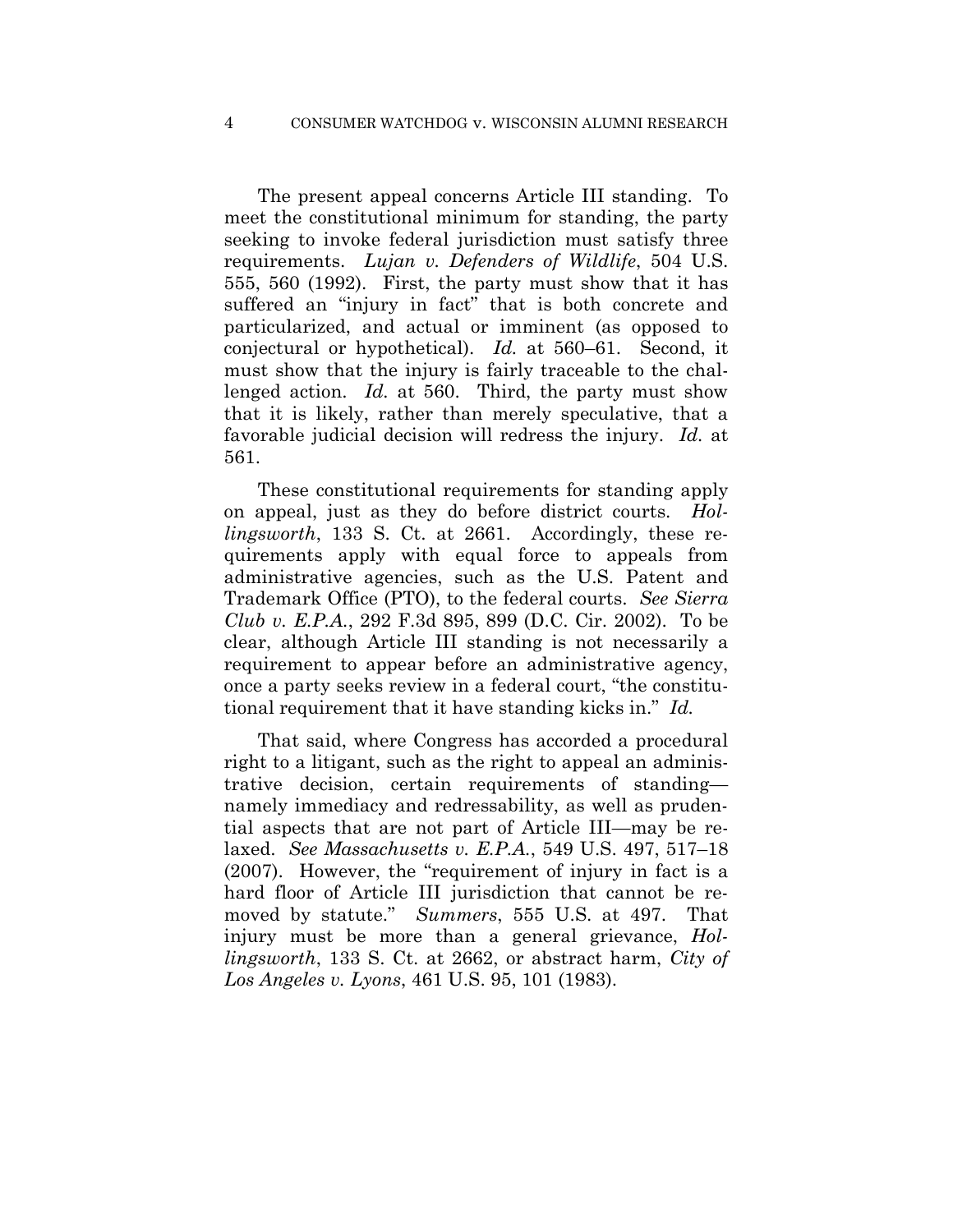Indeed, "a disagreement, however sharp and acrimonious it may be" will not suffice for the injury in fact requirement. *Hollingsworth*, 133 S. Ct. at 2661 (internal quotations and citation omitted). Rather, the party invoking federal jurisdiction must have "a personal stake in the outcome." *Lyons*, 461 U.S. at 101. The personal stake in the outcome—and injury in fact—generally will be easier to show where the party seeking to invoke the federal courts' jurisdiction is the object of the complained of action (or inaction). *Lujan*, 504 U.S. at 561. By contrast, where a party is alleging an injury arising from the government's allegedly unlawful action or inaction pertaining to a third party, injury in fact is much more difficult to prove. *Id.* at 561–62.

#### III.

With these principles in mind, this court turns to Consumer Watchdog's appeal. Consumer Watchdog does not identify any alleged injury aside from the Board denying Consumer Watchdog the particular outcome it desired in the reexamination, i.e., canceling the claims of the '913 patent. Appellant's Br. in Response to United States 3. Consumer Watchdog does not allege that it is engaged in any activity involving human embryonic stem cells that could form the basis for an infringement claim. It does not allege that it intends to engage in such activity. Nor does it allege that it is an actual or prospective licensee, or that it has any other connection to the '913 patent or the claimed subject matter. Instead, Consumer Watchdog relies on the Board's denial of Consumer Watchdog's requested administrative action—namely, the Board's refusal to cancel claims 1–4 of the '913 patent. That denial, however, is insufficient to confer standing.

To be sure, "Congress may enact statutes creating legal rights, the invasion of which creates standing, even though no injury would exist without the statute." *Linda R.S. v. Richard D.*, 410 U.S. 614, 617 n.3 (1973) (citations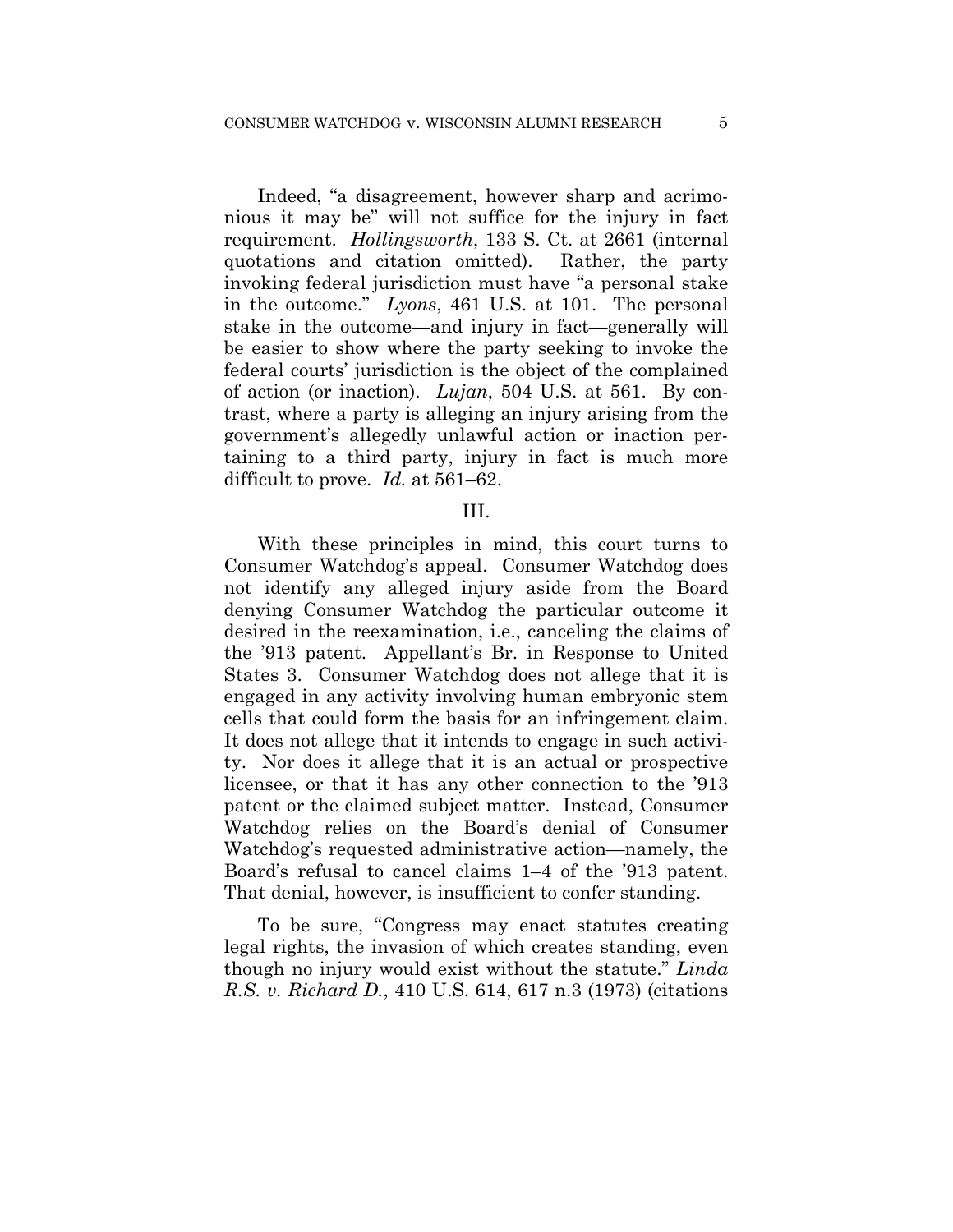omitted). That principle, however, does not simply override the requirement of injury in fact. *Lujan*, 504 U.S. at 578. Here, the Board's disagreement with Consumer Watchdog did not invade any legal right conferred by the inter partes reexamination statute. The statute at issue here allowed any third party to request reexamination, and, where granted, allowed the third party to participate. 35 U.S.C. §§ 311(a), 314(b)(2) (2006). The statute did not guarantee a particular outcome favorable to the requester. *See generally* 35 U.S.C. §§ 311–318 (2006). Consequently, the Board's denial of Consumer Watchdog's request did not invade any legal right conferred upon Consumer Watchdog.

For this reason, Consumer Watchdog's analogy to the Freedom of Information Act (FOIA) and Federal Election Campaign Act (FECA) is unpersuasive. These acts created substantive legal rights—access to certain government records—the denial of which inflicts a concrete and particularized injury in fact. *See FEC v. Akins*, 524 U.S. 11, 21 (1998). Unlike the plaintiffs in the FOIA and FECA cases, Consumer Watchdog was not denied anything to which it was entitled. Consumer Watchdog was permitted to request reexamination and participate once the PTO granted its request. This is all the statute requires. *See generally* 35 U.S.C. §§ 311–318. Accordingly, unlike the FOIA and FECA cases, the PTO did not abridge any of Consumer Watchdog's rights. *See Lujan*, 504 U.S. at 562 ("[W]hen the plaintiff is not himself the object of the government action or inaction he challenges, standing is not precluded, but it is ordinarily 'substantially more difficult' to establish.") (quoting *Allen v. Wright*, 468 U.S. 737, 758 (1984)).

Nor is it enough that the inter partes reexamination statute allows a third party requester to appeal decisions favorable to patentability. 35 U.S.C. § 315(b). A statutory grant of a procedural right, e.g., right to appeal, does not eliminate the requirements of Article III. *See*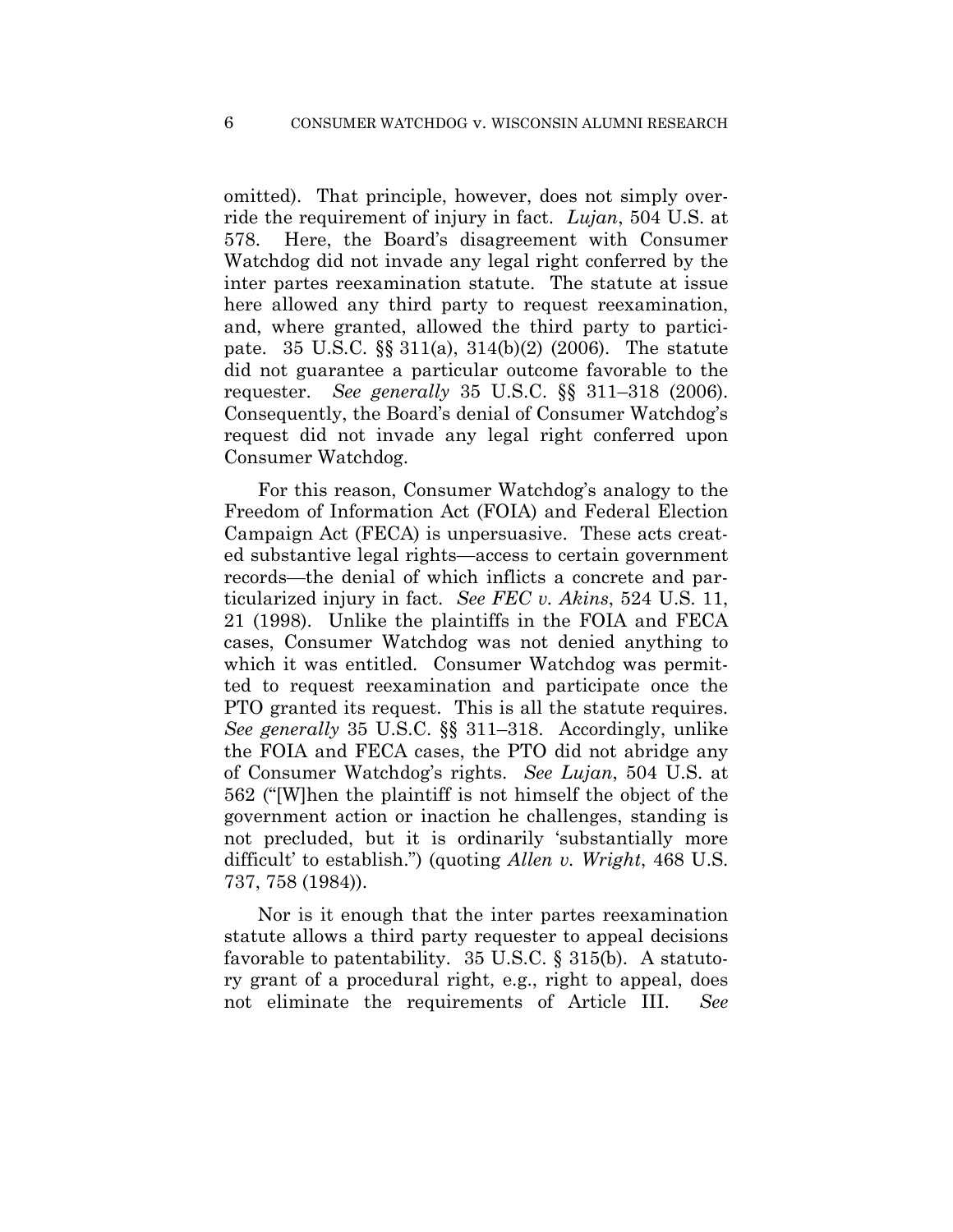*Lexmark Int'l, Inc. v. Static Control Components, Inc.*, 134 S. Ct. 1377, 1386 (2014). To be clear, a statutory grant of a procedural right may relax the requirements of immediacy and redressability, and eliminate any prudential limitations, *Massachusetts*, 549 U.S. at 517–18, which distinguishes the present inquiry from that governing a declaratory judgment action. But the statutory grant of a procedural right does not eliminate the requirement that Consumer Watchdog have a particularized, concrete stake in the outcome of the reexamination. *Summers*, 555 U.S. at 496 ("[D]eprivation of a procedural right without some concrete interest that is affected by the deprivation—a procedural right in *vacuo*—is insufficient to create Article III standing.").

The estoppel provisions contained within the inter partes reexamination statute likewise do not constitute an injury in fact for Article III purposes. 35 U.S.C. § 317(a), (b). Consumer Watchdog is not engaged in any activity that would give rise to a possible infringement suit. Nor does Consumer Watchdog provide any indication that it would file another request seeking to cancel claims at the Patent Office. In any event, as Consumer Watchdog only has a general grievance against the '913 patent, the "conjectural or hypothetical" nature of any injury flowing from the estoppel provisions is insufficient to confer standing upon Consumer Watchdog. *DaimlerChrysler Corp. v. Cuno*, 547 U.S. 332, 344 (2006); *Warth v. Seldin*, 422 U.S. 490, 509 (1975); *see also Sea-Land Serv., Inc. v. Dep't of Transp.*, 137 F.3d 640, 648 (D.C. Cir. 1998); *cf. also Ass'n for Molecular Pathology v. U.S. Patent & Trademark Office*, 689 F.3d 1303, 1323 (Fed. Cir. 2012) (holding various plaintiffs lacked standing in declaratory judgment action because alleged injuries were too speculative), *rev'd on other grounds sub nom. Ass'n for Molecular Pathology v. Myriad Genetics, Inc.*, 133 S. Ct. 2107, 2114 (2013). The court, however, leaves it to future panels to decide whether, under other circum-